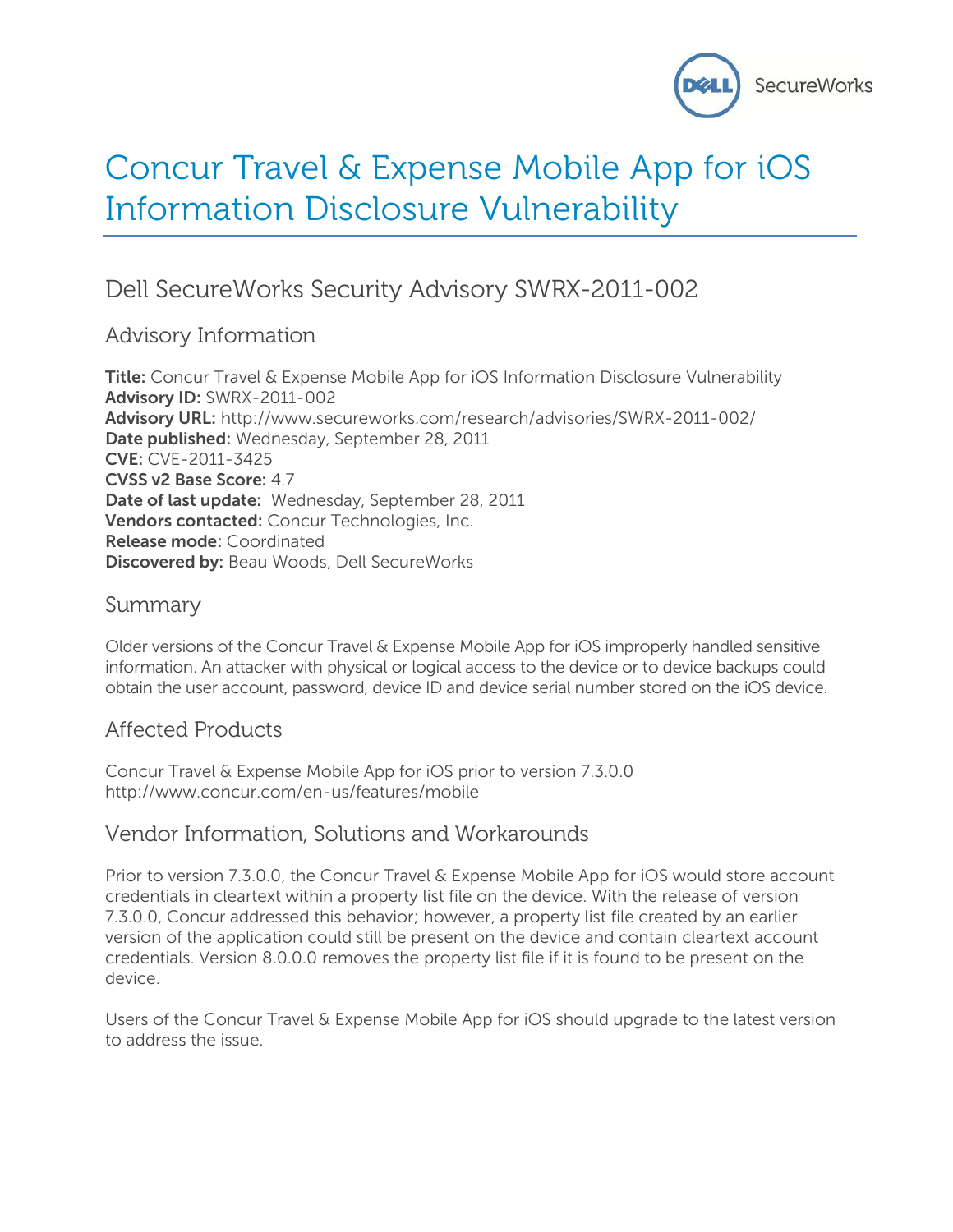## Details

The Concur Travel & Expense Mobile App for iOS allows travelers to access the Concur travel and expense management service from the iPhone. This application provides access to account settings, expense reports, travel information, receipts, individual expenses, and other information. From the vendor's description "Concur's mobile app makes business travel and expense reporting fast, easy and secure. Use it to save expense receipts; create, review and approve business expense reports; and access business travel itineraries."<sup>1</sup>

Older versions of the Concur Travel & Expense Mobile App for iOS stored the account credentials in cleartext on the device. The password was stored in cleartext in a property list file on the device.

Credentials are often reused across multiple services. Therefore, disclosure of these credentials could result in multiple account compromises. The scope of the compromise could include other third-party services, as well as corporate accounts, personal email accounts, etc.

CVSS Severity (version 2.0)

**Access Vector:** Local **Access Complexity:** Medium **Authentication:** Not required to exploit **Impact Type:** Information Disclosure **Confidentiality Impact:** Complete **Integrity Impact:** None **Availability Impact:** None **CVSS v2 Base Score**: 4.7 **CVSS v2 Impact Subscore:** 6.9 **CVSS v2 Exploitability Subscore:** 3.4 **CVSS v2 Vector:** (AV:L/AC:M/Au:N/C:C/I:N/A:N)

#### Proof of Concept

File location: /var/mobile/Applications/**UniqueIdentifier**/Library/Preferences/com.concur.concurmobile.plist

File snippet: […] WebKitDiskImageCacheSavedCacheDirectory\**Password**\_Y/var/mobile/Applications […]

Screenshots:

 $^{\rm 1}$  http://itunes.apple.com/us/app/concur-mobile/id335023774?mt=8

Copyright © 2011 Dell Page 2 of 4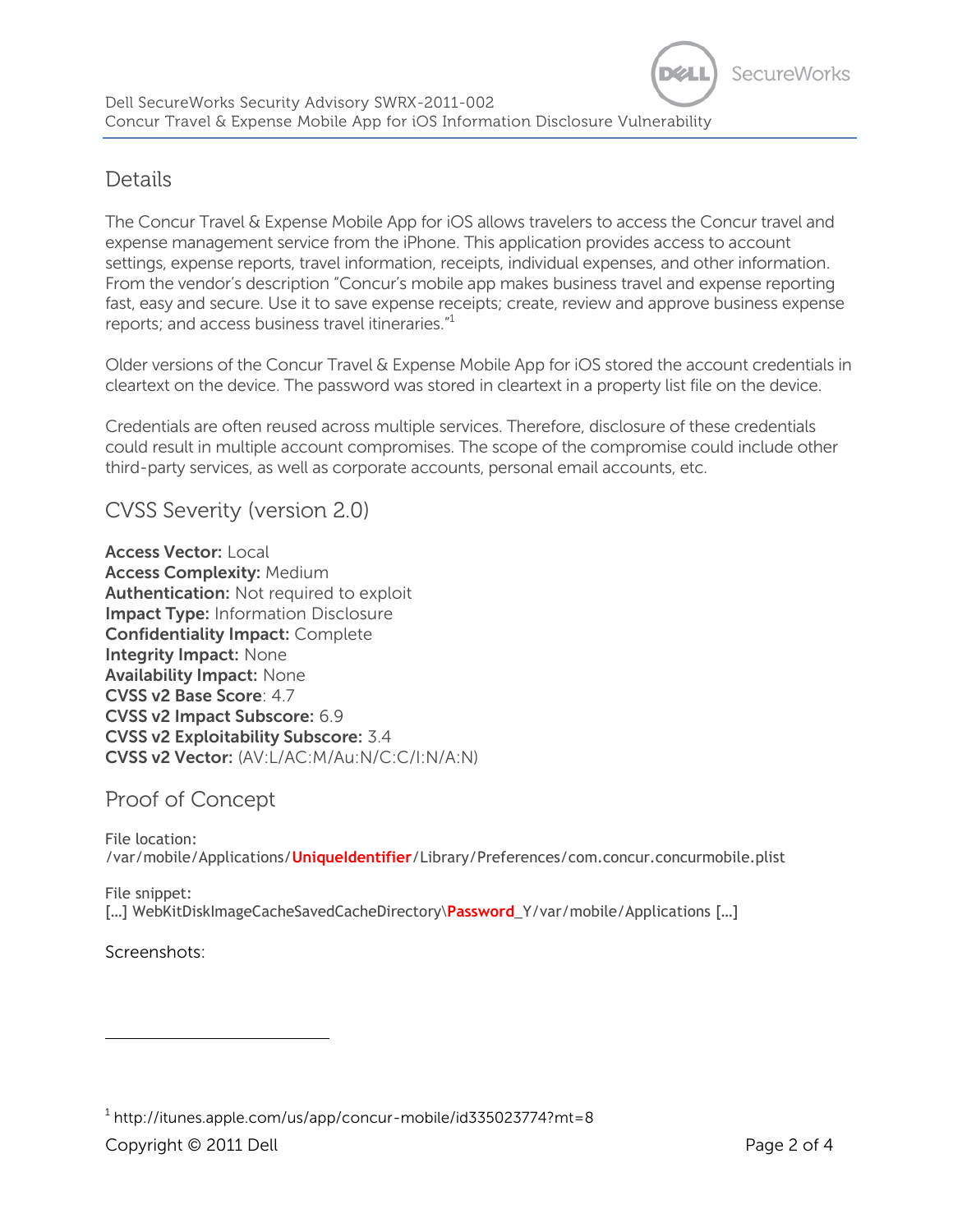

Dell SecureWorks Security Advisory SWRX-2011-002 Concur Travel & Expense Mobile App for iOS Information Disclosure Vulnerability

| com.concur.concurmobile.plist                                                                       |                   |
|-----------------------------------------------------------------------------------------------------|-------------------|
| bplist00'YConcurPIN_<br>+WebKitLocalStorageDatabasePathPreferenceKey_'WebKitOfflineWebApplicationCa |                   |
| cheEnabled_'WebKitDiskImageCacheSavedCacheDirectory\TestPassword_Y/var/<br>mobile/Applications/     | ./Library/WebKit/ |
| PIsù™<br>LocalStorage                                                                               |                   |
|                                                                                                     |                   |
|                                                                                                     |                   |

#### Revision History

1.0 2011-09-28 – Initial advisory release

### PGP Keys

This advisory has been signed with the Dell SecureWorks Counter Threat Unit<sup>®a</sup> PGP key, which is available for download at http://www.secureworks.com/contact/SecureWorksCTU.asc.

#### About the Dell SecureWorks Security and Risk Consulting Team

Our Security and Risk Consulting (SRC) services help customers effectively and efficiently manage the real risks to their business. Members of our SRC team are passionate about security and have diverse security backgrounds, such as military, government, law enforcement, R&D and private industry. Our consultants are trained and experienced in audit, providing a solid understanding of control design and architecture. They are also well versed in industry standards and regulatory compliance requirements, such as PCI, GLBA, NERC CIP, HIPAA, FISMA, SOX, ISO 27001, etc. Our consultants are premier professionals and are among the most technically proficient in the industry, with broad and deep skill sets as well as a wide array of security certifications.

#### About Dell SecureWorks

Dell focuses exclusively on security services to protect more than 2,900 clients around the world. Dell Inc. (NASDAQ: DELL) listens to customers and delivers worldwide innovative technology and business solutions they trust and value. Recognized as an industry leader by top analysts, Dell SecureWorks provides world-class information security services to help organizations of all sizes protect their IT assets, comply with regulations and reduce security costs.